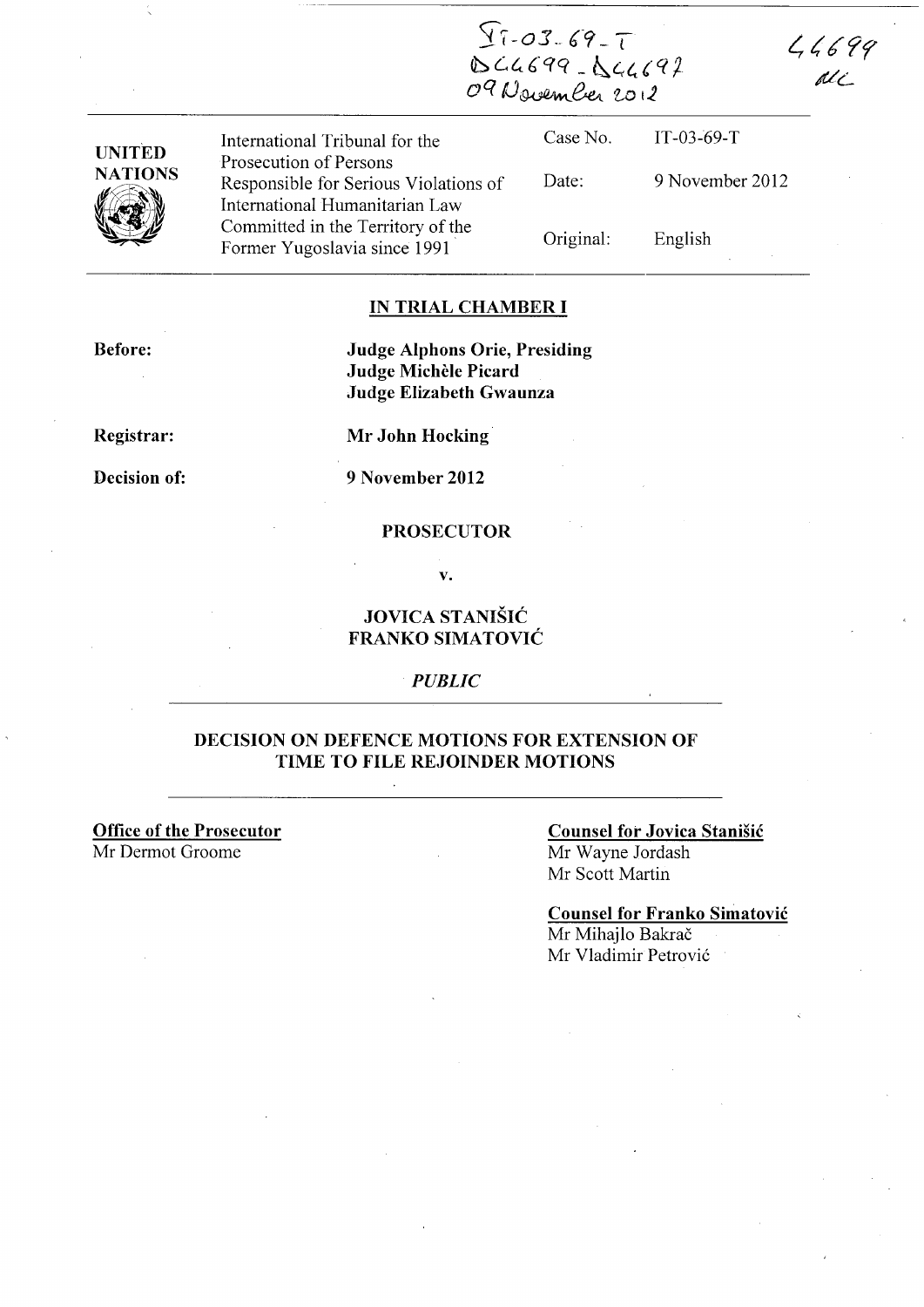**TRIAL CHAMBER I** of the International Tribunal for the Prosecution of Persons Responsible for Serious Violations of International Humanitarian Law Committed in the Territory of the Former Yugoslavia since 1991 ("Chamber");

**NOTING** that on 5 November 2012, the Chamber issued its Decision on Prosecution Motion for Admission into Evidence of Rebuttal Material from the Bar Table: Miscellaneous Documents ("5 November Decision"), in which it ordered the Defence, within one week of its decision, to (i) file a reasoned request for a rejoinder case, if any, containing all documentary evidence that the Defence intends to present in rejoinder, and/or (ii) other motions resulting from the Chamber's decisions on the three Prosecution rebuttal motions, if any;<sup>1</sup>

**NOTING** that on 7 November 2012, the Simatović Defence filed its "Urgent Defence Request for Additional Time to file Request for Rejoinder Case or Request for Reconsideration" ("Simatovi6 Defence Motion"), whereby it requests the Chamber to either (i) reconsider its 5 November Decision regarding the deadline to file rejoinder motions within one week, or (ii) allow the Simatovic Defence an extension of an additional three weeks from the deadline originally set by the Chamber to file its rejoinder motion;<sup>2</sup>

**NOTING** that on 8 November 2012, the Stanisic Defence filed its "Urgent Stanisic Defence Request for Extension of Time to File Rejoinder" ("Stanišić Defence Motion"), whereby it requests the Chamber to allow the Stanisic Defence an additional 16 weeks to file its rejoinder motion, which it submits should exclude the period of the Tribunal's Winter Recess (17 December 2012 until 4 January 2013);<sup>3</sup>

**NOTING** that on 8 November 2012, the Prosecution sent a courtesy copy to the Chamber and the Parties by informal communication of its "Prosecution Consolidated Response to Urgent Defence Requests for Additional Time to File Rejoinder", filed on 9 November 2012, whereby the Prosecution opposes the Stanišić Defence Motion, while not taking a position on the Simatović Defence Motion;<sup>4</sup>

 $\mathbf{1}$ Decision on Prosecution Motion for Admission into Evidence of Rebuttal Material from the Bar Table: Miscellaneous Documents, 5 November 2012, para. 25 (xiii).

 $\overline{2}$ Urgent Defence Request for Additional Time to file Request for Rejoinder Case or Request for Reconsideration, 7 November 2012, para. 11.

 $\overline{3}$ Urgent Stanisic Defence Reequest for Extension of Time to File Rejoinder, 8 November 2012. The Chamber received a courtesy copy and a corrigendum to the courtesy copy from the Stanisic Defence by eMail on 7 November 2012.

Prosecution Consolidated Response to Urgent Defence Requests for Additional Time to File Rejoinder, 9 November 2012.